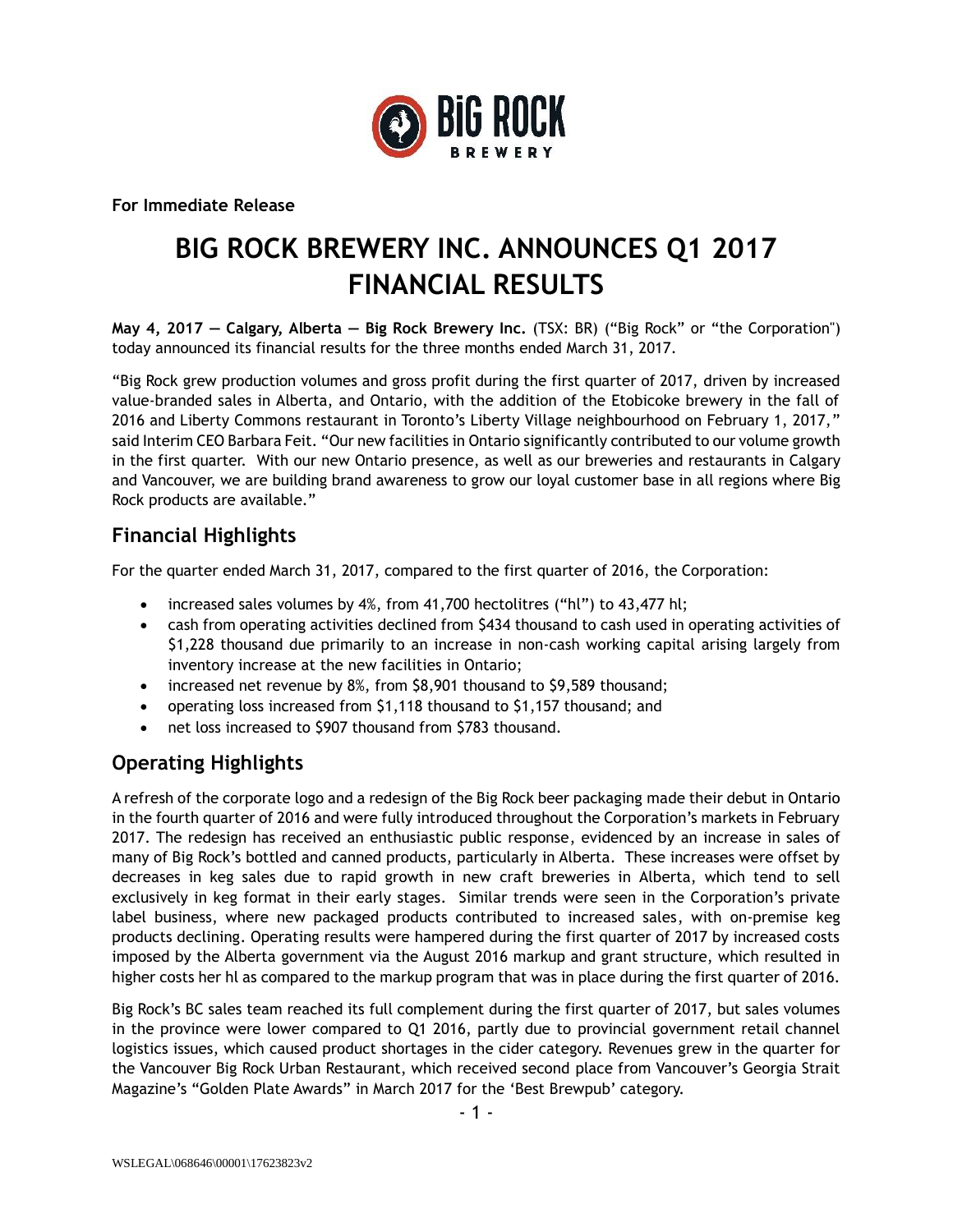Although the Etobicoke brewery and the Liberty Village restaurant are new, beer sales in Ontario for the quarter saw a healthy increase, with higher packaged product sales overcoming a decline in private label keg sales. Big Rock beer products are now available in all three key retail channels in Ontario — the Liquor Control Board of Ontario retail stores, Beer Store outlets and licensed grocery chains. The Liberty Commons restaurant has seen a sustained positive consumer response and has already become an important venue for Ontario consumers to be introduced to the Big Rock brand and products.

## **Summary of Results**

| Three months ended March 31,                  | 2017         | 2016     |
|-----------------------------------------------|--------------|----------|
| \$000 except hl, per hl and per share amounts |              |          |
| Sales volumes (hl)                            | 43,477       | 41,700   |
| Net revenue                                   | S<br>9,589   | 8,901    |
| Operating loss                                | (1, 157)     | (1, 118) |
| Net loss                                      | (907)        | (783)    |
| Net loss per share                            | \$<br>(0.13) | (0.11)   |
| \$ per hl                                     |              |          |
| Net revenue                                   | 220.55       | 213.45   |
| Cost of sales                                 | 137.20       | 126.71   |

# **Additional Information**

The unaudited consolidated financial statements and Management's Discussion and Analysis dated May 4, 2017 can be viewed on Big Rock's website at [www.bigrockbeer.com](http://www.bigrockbeer.com/) and on SEDAR at [sedar.com](http://www.sedar.com/) under Big Rock Brewery Inc.

Big Rock's Annual General Meeting will be held on May 11, 2017 at 2:00 pm (Calgary time) at the Big Rock Brewery, 5555 — 76 Ave S.E., Calgary, Alberta.

# **Forward-Looking Information**

Certain statements contained in this news release constitute forward-looking statements. These statements relate to future events or Big Rock's future performance. All statements, other than statements of historical fact, may be forward-looking statements. Forward-looking information are not facts, but only predictions and generally can be identified by the use of statements that include words or phrases such as, "anticipate", "believe" , "continue", "could", "estimate", "expect", "intend", "likely" "may", "project", "predict", "propose", "potential", "might", "plan", "seek", "should", "targeting", "will", and similar expressions. These statements involve known and unknown risks, uncertainties and other factors that may cause actual results or events to differ materially from those anticipated in such forward-looking statements. Big Rock believes that the expectations reflected in those forward-looking statements are reasonable but no assurance can be given that these expectations will prove to be correct and such forward-looking statements included in this News Release not be unduly relied upon by investors as actual results may vary materially from such forward-looking statements. These statements speak only as of the date of this News Release and are expressly qualified, in their entirety, by this cautionary statement.